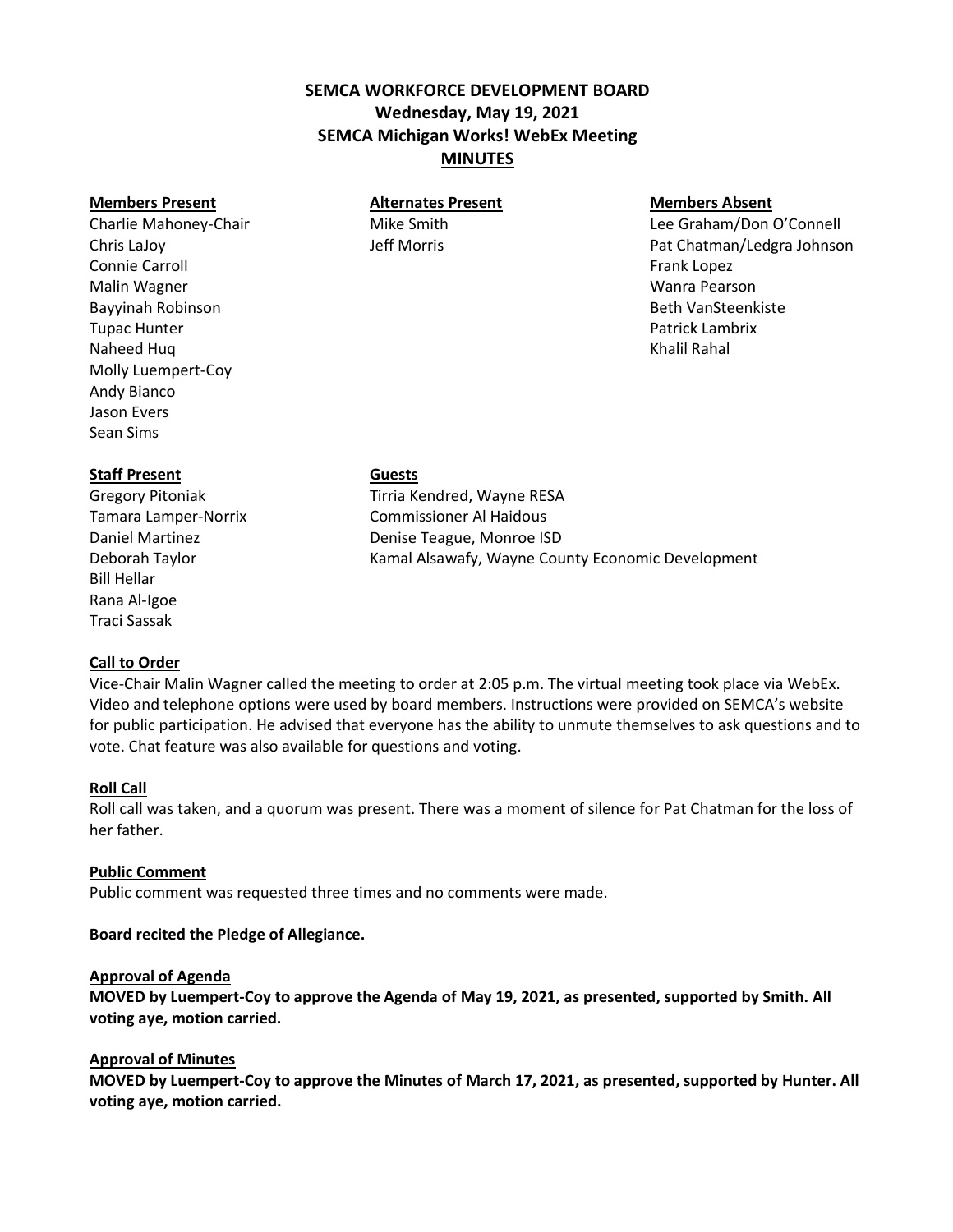# **Receive & File 2021 Strategic Plan – First Quarter Report**

Hellar provided an overview of the 2021 First Quarter Strategic Plan results. SEMCA is on target for most of its goals within the first quarter. Collaboration projects with Economic Development is an area that has been affected by Covid and is down in this first quarter. Identifying new MOU partners and completing agreements will improve when Infrastructure Financial Agreements (IFAs) become due to the state in the second quarter.

# **MOTION by Carroll to receive and file the First Quarter 2021 Strategic Plan Report as presented, supported by LaJoy. All voting aye, motion carried.**

# **New Three-Year Strategic Plan Updates**

Pitoniak noted that the new three-year strategic planning process is underway. The kick-off sessions for the boards and staff are complete. The staff, workforce stakeholders and business stakeholders planning sessions have been scheduled for June. The one-on-one sessions will be scheduled soon. The Workforce Development Board Meeting will be shortened on July 21 to host the Boards first planning session and the second planning session is scheduled on July 22 from 9 to Noon to complete the process. Note that in-person meetings are possible for the July sessions.

# **Federal/State Updates**

Pitoniak provided a brief update on what is happening at both the state and federal levels. He referred the board to the email recently sent regarding the Secondary Perkins Applications due to the Michigan Department of Education by June 4 and require stakeholder review by the CEAC and WDB. There is a very short turn-around time. This process normally takes place in March and April but there was a delay with the Nexus Application Portal. SEMCA will make sure that their applications are compatible with the region's educational goals. Both Monroe ISD and Wayne RESA will complete their Applications by May 28. We will forward to both the CEAC and WDB for review requesting feedback or acknowledging your agreement with the applications by June 2. This date will give Monroe ISD and Wayne RESA time to answer questions or incorporate suggestions in their applications. Huq inquired if there are any new requirements with the applications. Teague noted that it is the same as in previous years. Wagner discussed the Comprehensive Standards to Competencies in response to Bianco's question regarding skills credentialing.

Michigan Works Agencies are no longer providing UIA services effective May 1 and are returning to reemployment services. Board viewed the Who Should I Contact flyer, which is located on the website and posted on SEMCA social media. The flyer has also been provided to the AJCs for distribution to customers. The state has announced they will restore mandatory work search beginning May 30, affecting 700,000 UI customers. The SEMCA AJCs will be opening their doors on June 7 for in-person contact at 33% capacity. They will engage with customers following all CDC and MIOSHA guidelines. SEMCA is not mandating the vaccine for their staff or contractor staff, but highly recommending it. There will be no temperature checks at the doors. Filling out the pandemic questionnaire will still be required. SEMCA has funded security guards for the AJCs. The AJCs are required to follow the revised Covid-19 Plan for social distancing and rules.

WIOA Programs are SEMCA's largest funded programs. The new year begins July 1, and no negative impact is expected. PATH programs are expected to maintain their current funding amount. SEMCA, WIN and Monroe County Community College applied for a \$2 Million MiLEAP grant. SEMCA, DESC, LIFT Institute, Henry Ford College and Wayne County Economic Development applied for a \$700,000 MEDC grant. Awards are expected to be announced in June. SEMCA was invited to submit projects for funding with The Ballmer Group. Four of the five projects submitted are being considered for a total of \$1.5 Million over three years. Pitoniak has been invited by Wayne County and other possible partners to discuss ways to spend the American Rescue Plan funding.

National Association of Workforce Boards will be holding their annual conference virtually this year. SEMCA is offering to sponsor the Workforce Board Members for this event. Contact Tamara to register your participation.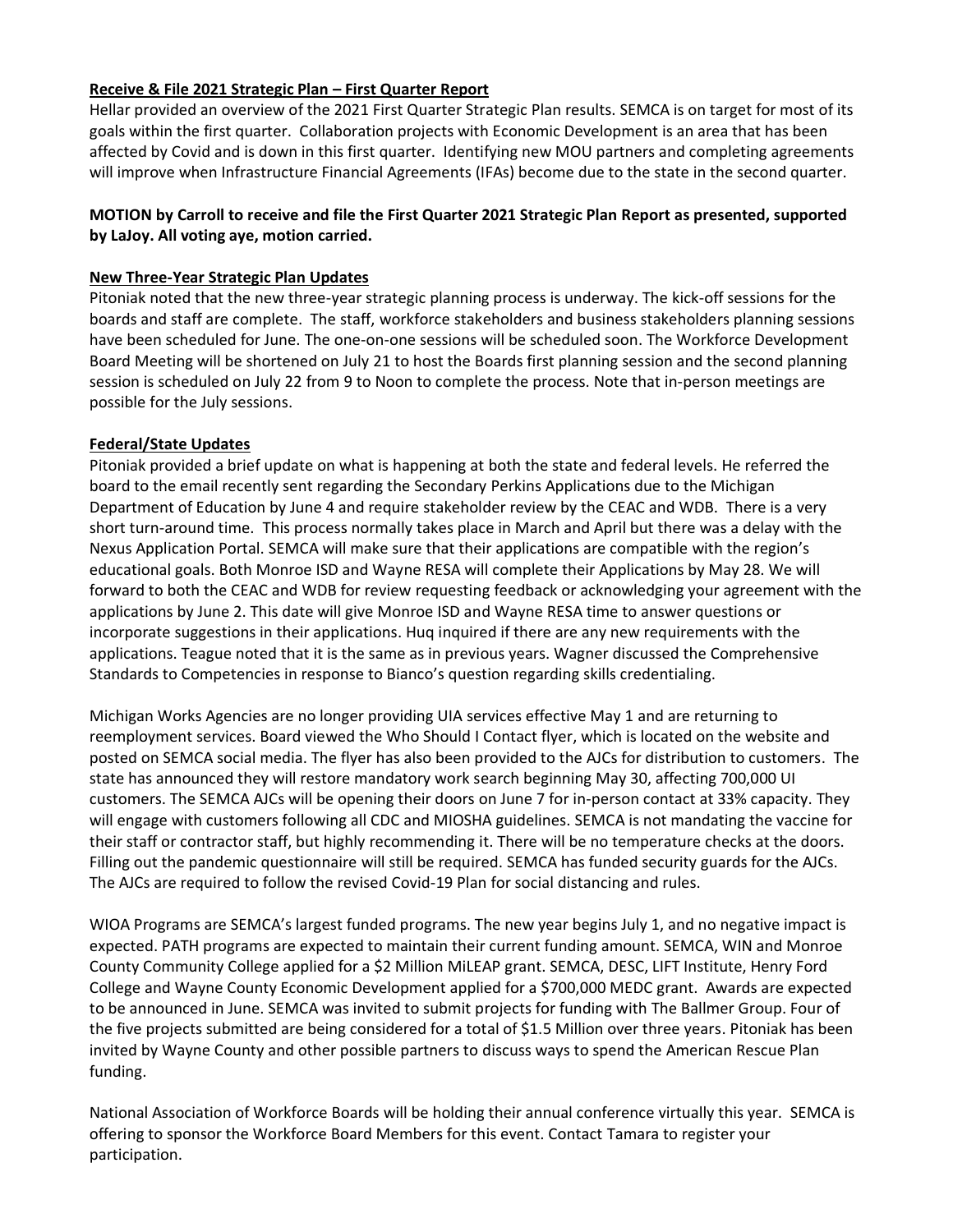# **COVID 19 – Impact Statistic and UIA Project Update**

Hellar provided a summary of the Impact Statistic data. There is an uptick in Employment Services numbers. Senator Horn's Work Registration Bill was discussed and how important this requirement to register with a Michigan Works Agency is for our numbers and informing customers of the services available to them. PATH numbers are up, and training numbers are rising. There are several job orders open that we are trying to fill.

Hellar noted that this would be the last time he will report on the UIA Project stats. SEMCA helped 141,000 individuals, and Michigan Works statewide helped 1.5 million individuals during this project.

Wagner asked the age limit for the WIOA Youth programs, which are youth ages 14 to 24. Hug inquired about types of training available. Evers is interested in large truck/heavy truck repair programs and is wondering if that is included in transportation. Hellar and Al-Igoe will provide that information after the meeting.

# **Program Updates**

# Program Statistical Summary

Heller noted that the statistical summary was provided in the packet and asked if there were any questions. No questions were asked. The report is on file.

# WIOA, ES, TAA, OJT, IWT, Talent Fund, Apprenticeship/Work-based Learning, Adult Ed Updates

Al-Igoe referred the board to her report in the board packet. She highlighted the increase in enrollments for Adult and Dislocated Worker programs, which likely is due to the substantial changes to Adult WIOA eligibility expanded to allow for more individuals to participate in the program and the recent communications and outreach messaging campaign. A WIOA Program Monitoring was conducted at the end of April. No findings are expected. There is now a tool on the website for individuals seeking training and program information after hours. They will complete the online interest form that will then go to the contractor for follow-up within 24 hours. Going Pro Talent Fund (GPTF) applications are still available for groups of employers. Al-Igoe noted the virtual job fairs are being held monthly. SEMCA also host a booth at the virtual fairs to share information on available services and to assist job seekers with the virtual platform. SEMCA will be self-certifying its One Stop Operator this year with the help of The Information Center.

WIOA Youth, Young Professionals, Foster Care, JMG, WCCAN, Manufacturing Day, MiCareer Quest Updates Taylor referred the board to her report in the board packet. She highlighted the BUILDing Skills Bootcamp and the 180 applications received from the Detroit, Macomb, Oakland and the SEMCA regions. There are two focus groups, one for Out of School Youth starting June 1 and one for In School Youth starting July 12 both for six weeks. The Monroe County Building Skills Summer Trades Camp will be held from July 12-August 19 in partnership with AFL-CIO, United Way, The Youth Opportunity Program of Monroe ISD and 13 trade unions from the Monroe area. They have received 56 applications with a target enrollment of 30 eligible youth. Taylor thanked Mike Smith for his participation in developing this project from a one-week camp to a six-week training for construction skill trades. Smith also discussed Project Ramp. Robinson of Michigan Rehabilitation Services inquired if they were advised of this project for additional support and Smith confirmed that they are connected.

Taylor also provided updates on Wayne County College Access Network first ever virtual College, Career and Financial Aid Far. Registrations received were 430 but only 180 students participated in the event representing 20 unique high schools. There were 28 vendors and students were allowed to download information into their backpacks to review later. There was information provided for financial aid and FAFSA.

SEMCOG is hosting an internship for the Geographic Information Systems (GIS) Career Program, and Huq is working on this project in her new role at SEMCOG. Taylor also provided an update on Jobs for Michigan Graduates (JMG) and their participation in recent activities and events. She also discussed the expansion of eligibility for WIOA Youth and the concern they have finding youth to fill the paid work experience available